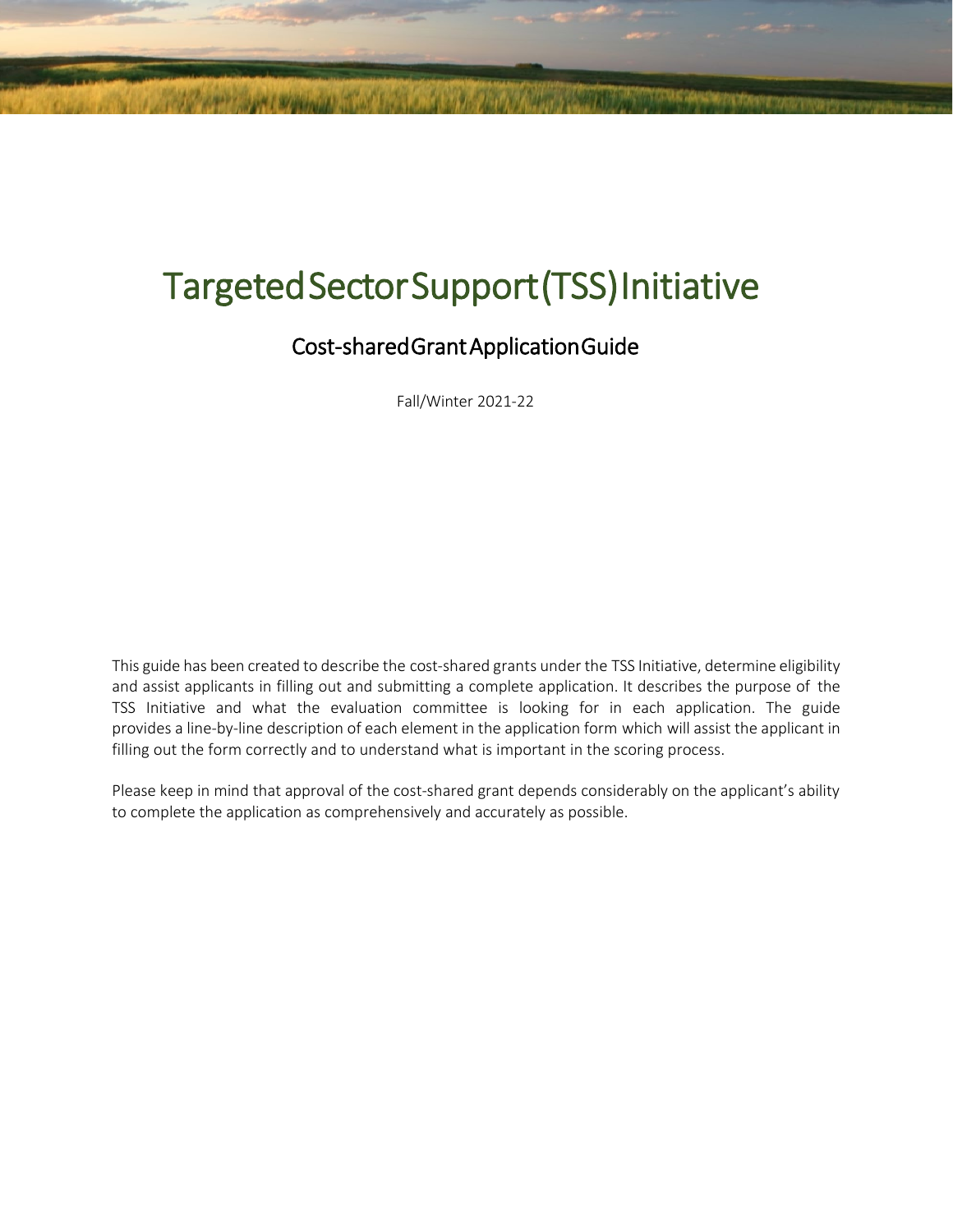# Contents

The company of the company of the company of the company of the company of the company of the company of the company of the company of the company of the company of the company of the company of the company of the company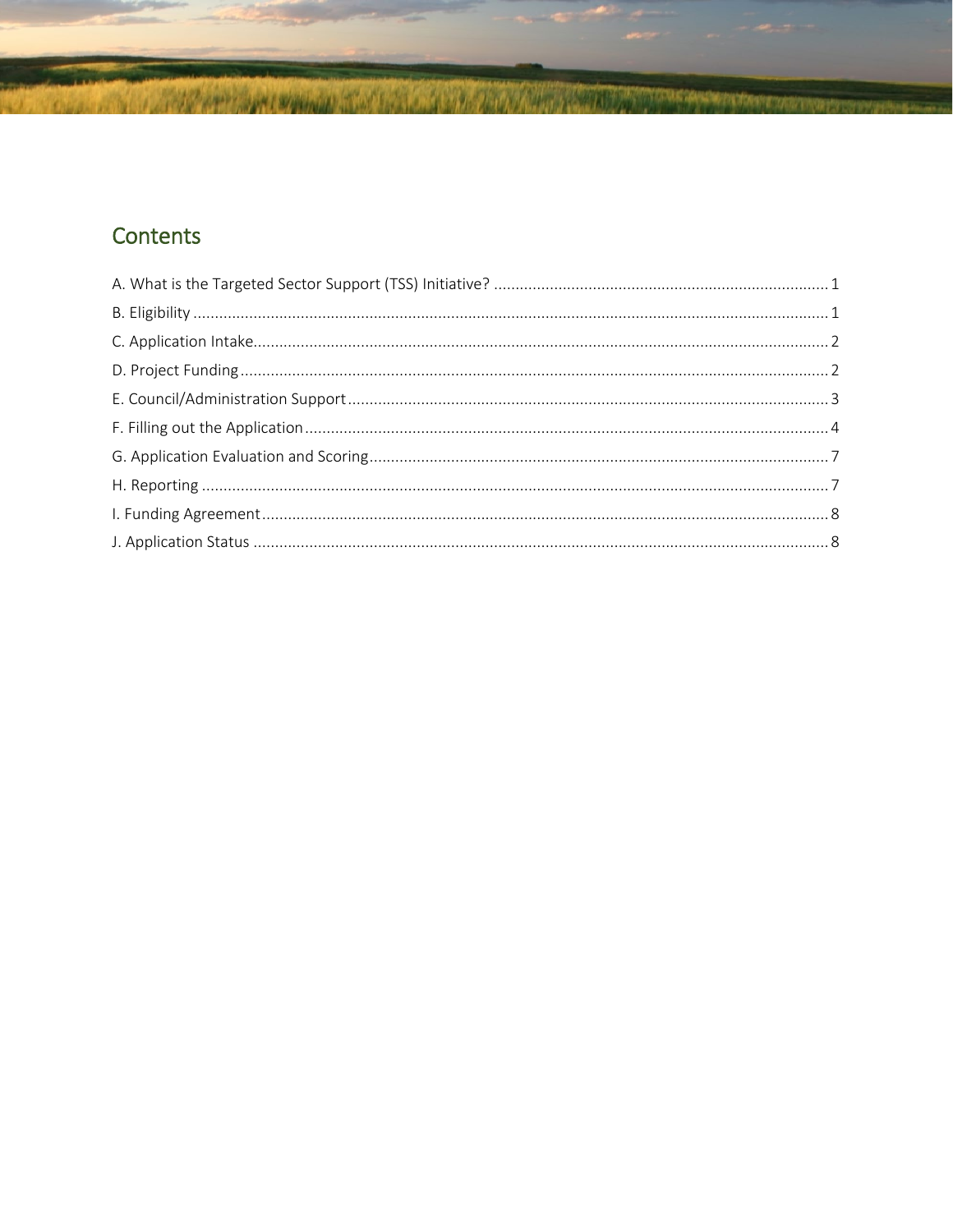## <span id="page-2-0"></span>**1 A. What is the Targeted Sector Support (TSS) Initiative?**

Targeted Sector Support (TSS) is a portion of Municipal Revenue Sharing (\$1.5 million per fiscal year) used to encourage inter-community collaboration, help build capacity and promote good governance in all Saskatchewan municipalities. The funds are used to support projects that help municipalities strengthen their core governance and administration responsibilities, and advance the priorities set by the Steering Committee.

The Steering Committee consists of representatives from the Saskatchewan Association of Rural Municipalities (SARM), the Saskatchewan Urban Municipalities Association (SUMA), the Saskatchewan Association of Northern Communities (New North) and the Ministry of Government Relations.

The TSS Initiative provides cost-shared grants for projects undertaken by two or more Saskatchewan communities which lead to:

- improved inter-community relationships & co-operation
- increased administrative capacity
- assistance for municipal transitions

• enhanced governance

The TSS Initiative has been established to improve the viability and long-term sustainability of municipal governments by providing funding support for projects which meet the above goals.

#### <span id="page-2-1"></span>**2 B. Eligibility**

The TSS Steering Committee is looking for project applications by partnerships of two or more Saskatchewan communities willing to work together to improve co-operation, capacity, administration and governance. The cost-shared grant program has been designed to provide funding towards projects which are intended to 'change the status quo' and advance inter-community collaboration and municipal government capacity development. Applicants are encouraged to think about projects which maximize the potential for change.

Applications for the cost-shared grant must be submitted by a municipal government established by or under provincial statute. Applicants must partner with other communities on proposed projects.

Other communities may include, but are not limited to, other municipalities, regional committees, district planning commissions, First Nations, organized hamlets, parks, etc.

Projects which are ineligible include: economic development projects, tourism development projects, infrastructure projects, capital projects or any other projects that are normal municipal operations and, at the discretion of the Steering Committee, do not justifiably advance the TSS Initiative's objectives.

Applicants will be asked to provide a cost breakdown in their application. Eligible and ineligible costs include (not exhaustive):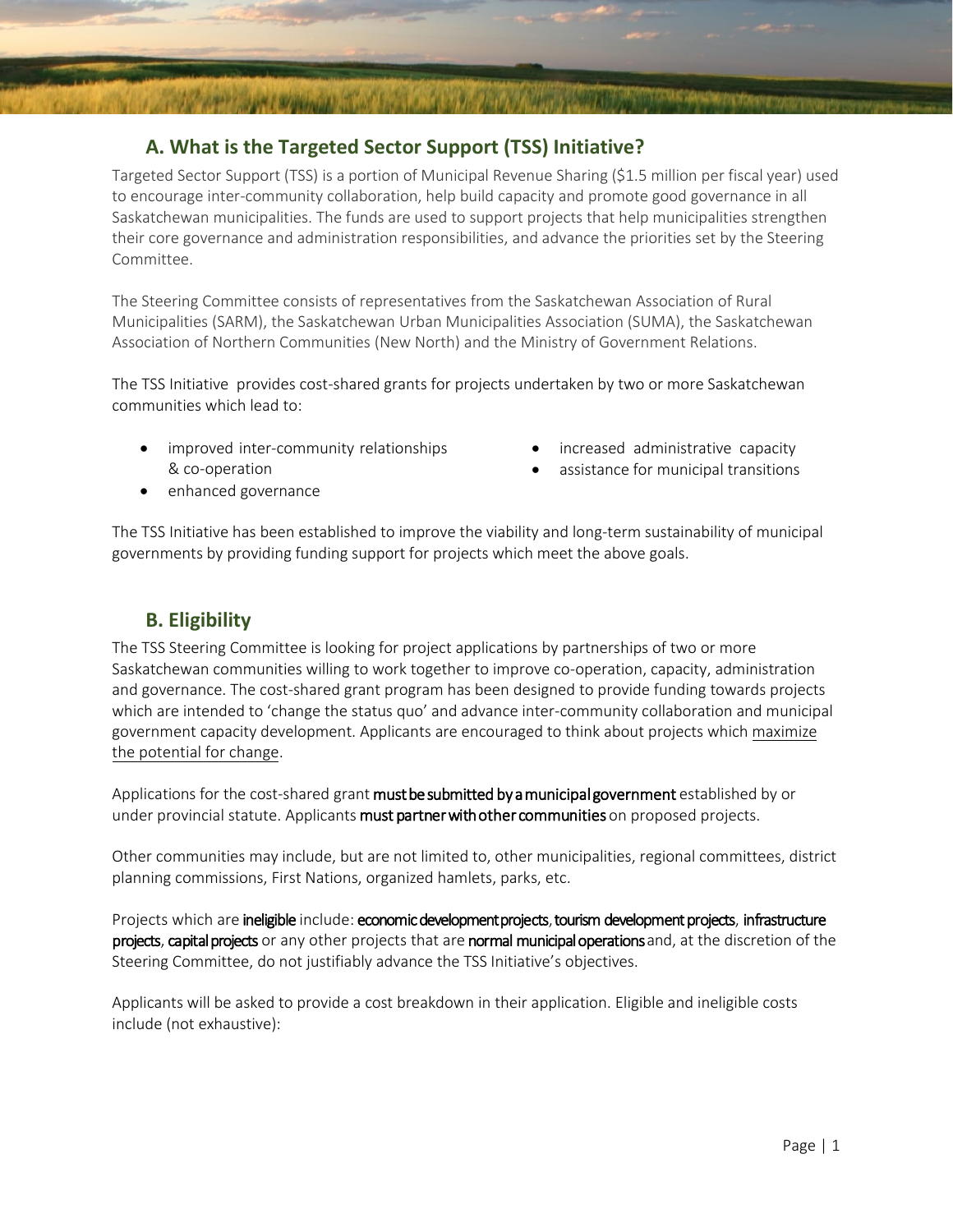| Eligible                                                 | Ineligible                                            |
|----------------------------------------------------------|-------------------------------------------------------|
| Costs incurred between the project approval date and     | Costs incurred before project approval.               |
| the project completion date, as set out in the Funding   |                                                       |
| Agreement.                                               |                                                       |
|                                                          |                                                       |
| All costs that are considered to be direct and necessary | Costs incurred for cancelled projects.                |
| for the successful implementation of an eligible         |                                                       |
| project, excluding those identified as ineligible.       | All capital costs.                                    |
|                                                          |                                                       |
|                                                          | Any overhead costs, including salaries, remuneration, |
|                                                          | honorariums, per diems and other employment           |
|                                                          | benefits of any employees of the recipient and their  |
|                                                          | community partners, in relation to the activitives    |
|                                                          | normally carried out by employees.                    |

Legislative compliance, such as the Municipal Revenue Sharing Eligibility Requirements, may be a consideration of the TSS Steering Committee when screening applications.

#### <span id="page-3-0"></span>**3 C. Application Intake**

The TSS Initiative will be accepting applications until 5:00 pm on February 1, 2022. Unapproved applications from previous intakes may be re-submitted as a new application for the same project, provided that grant eligibility requirements are met.

For this intake period, a municipality will be limited to one application as the lead applicant. Municipalities that are applying as a lead applicant in this intake period **CAN however be a partner on other projects.** 

#### <span id="page-3-1"></span>**4 D. Project Funding**

The grant program is based on **four (4)** funding streams, as outlined below. Each stream offers funding up to a specified maximum amount. The maximum amount increases between streams due to complexity, potential for increased costs and ability of project to impact the normal business operations for municipalities. For example, Stream 1 – Dispute Resolution & Relationship Building, is eligible for a smaller amount of funding than Stream 4 – Municipal Transition. This is because Stream 4 is more complex, has higher potential costs and has the greatest potential to change the status quo.

The TSS Initiative will provide funding assistance on a cost-shared basis. For successful projects, the TSS Initiative will offer 75% of the project's eligible costs up to the specified maximum amount in each stream, as funds are available. This means that project partners will be required to contribute 25% of the eligible costs. Partners may use funding from other grant programs towards their portion of eligible costs, if the other grant program allows it.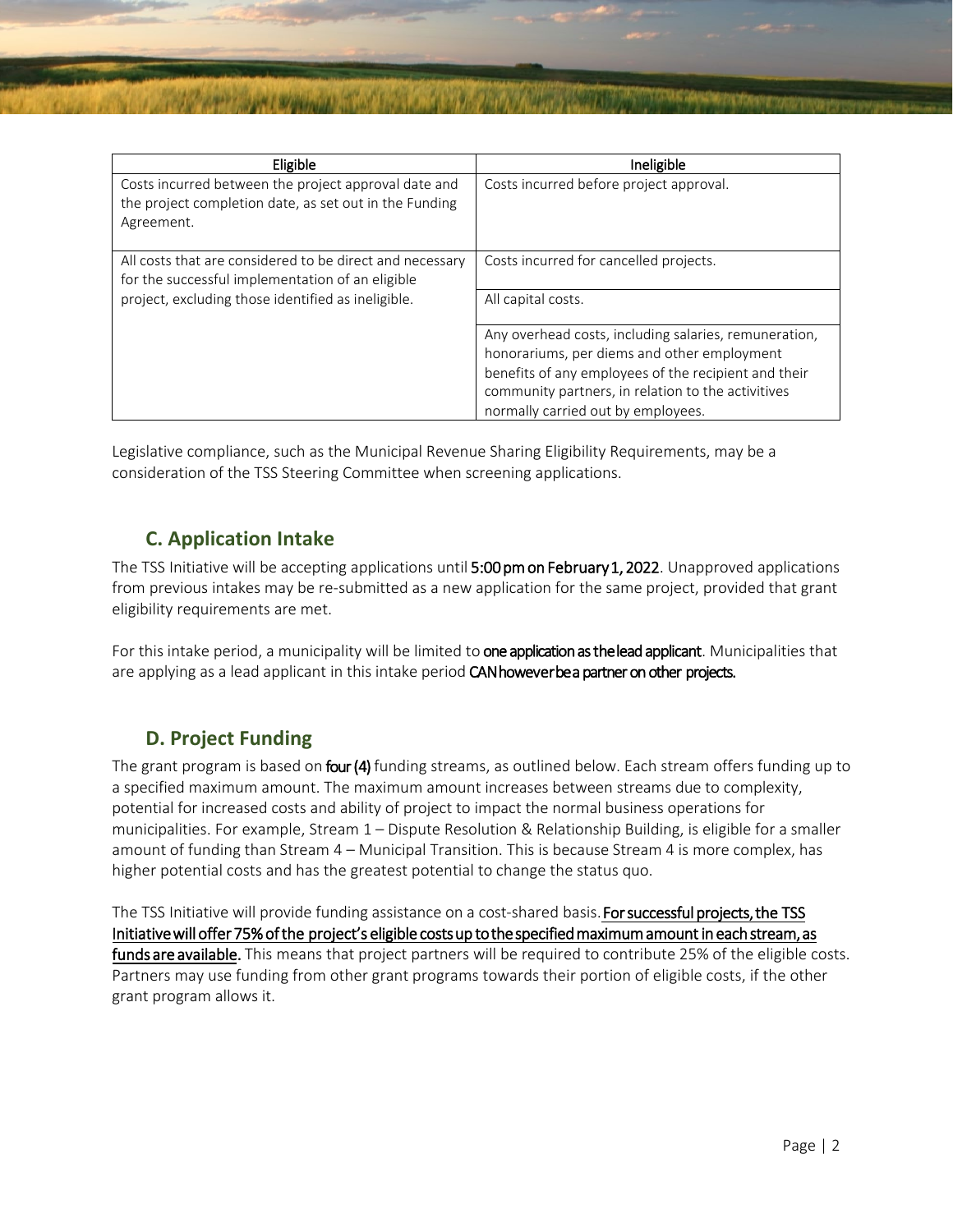|                                               | Stream 1                                                                                                                                                                       | Stream 2                                                                                                                                                                                                                                                                                                | Stream 3                                                                                                                                                                                                                                                                                                                                                                                   | <b>Stream 4</b>                                                                                                                                                                                                                                                                              |
|-----------------------------------------------|--------------------------------------------------------------------------------------------------------------------------------------------------------------------------------|---------------------------------------------------------------------------------------------------------------------------------------------------------------------------------------------------------------------------------------------------------------------------------------------------------|--------------------------------------------------------------------------------------------------------------------------------------------------------------------------------------------------------------------------------------------------------------------------------------------------------------------------------------------------------------------------------------------|----------------------------------------------------------------------------------------------------------------------------------------------------------------------------------------------------------------------------------------------------------------------------------------------|
|                                               | <b>Dispute Resolution &amp;</b>                                                                                                                                                | <b>Capacity Building</b>                                                                                                                                                                                                                                                                                | <b>Regional Co-operation</b>                                                                                                                                                                                                                                                                                                                                                               | <b>Municipal Transition</b>                                                                                                                                                                                                                                                                  |
|                                               | <b>Relationship Building</b>                                                                                                                                                   |                                                                                                                                                                                                                                                                                                         |                                                                                                                                                                                                                                                                                                                                                                                            |                                                                                                                                                                                                                                                                                              |
| Goal                                          | Foster improved<br>relationships between<br>communities and create<br>a co-operative spirit.                                                                                   | Enhance capacity in<br>communities for overall<br>administration,<br>governance and<br>understanding.                                                                                                                                                                                                   | Support communities to<br>work together to create<br>joint or sharing of<br>resources between<br>communities.                                                                                                                                                                                                                                                                              | Communities adapt to<br>change and are supported in<br>transitions that lead to<br>overall better service<br>delivery and governance.                                                                                                                                                        |
| <b>Outcome</b>                                | Projects resolve issues<br>and/or build relations<br>to support communities<br>working together on<br>joint initiatives such as<br>capacity building and<br>regional planning. | Projects increase and/or<br>strengthen the capacity of<br>municipal leaders,<br>administration and<br>partners or strengthen the<br>municipalities'<br>understanding of their<br>capacity needs.                                                                                                        | Projects promote<br>cooperative and regional<br>initiatives between two or<br>more communities, which<br>strengthen municipal<br>governance and/or<br>administration capacity.                                                                                                                                                                                                             | Projects support the<br>restructuring and transition<br>of municipalities to achieve<br>greater sustainability,<br>capitalize on economies of<br>scale and realize<br>opportunities.                                                                                                         |
| expenses to<br>a max of<br>eligible<br>75% of | \$15,000                                                                                                                                                                       | \$25,000                                                                                                                                                                                                                                                                                                | \$75,000                                                                                                                                                                                                                                                                                                                                                                                   | \$100,000                                                                                                                                                                                                                                                                                    |
| Examples                                      | Mediation<br>$\bullet$<br>Facilitation<br>$\bullet$<br>Engagement<br>$\bullet$<br>Memorandums of<br>$\bullet$<br>Understanding                                                 | <b>Governance Training</b><br>$\bullet$<br>Administration or<br>$\bullet$<br>governance capacity<br>building workshops<br>Inter-community<br>$\bullet$<br>administrative training<br>Efficiency seminars<br>$\bullet$<br>Training manuals that<br>$\bullet$<br>advance governance<br>and administration | New district Official<br>$\bullet$<br>Community Plan and<br>Zoning Bylaws<br>Feasibility Study for<br>$\bullet$<br>regional co-operation<br>Joint-emergency<br>$\bullet$<br>management plans<br>Joint growth<br>$\bullet$<br>management plans<br>Engagement strategy<br>$\bullet$<br>for regional co-<br>operation<br>Joint strategic plan<br>$\bullet$<br>Regional cost recovery<br>study | Feasibility study for<br>$\bullet$<br>Municipal District<br>Asset study towards<br>٠<br>establishing Municipal<br>District<br>Restructuring<br>$\bullet$<br>agreement study<br>Explore feasibility of<br>$\bullet$<br>boundary alteration<br>Joint municipal<br>$\bullet$<br>transition plan |

If a project does not fit with at least one of the four funding streams, it is likely not an eligible project for TSS Initiative funding.

#### <span id="page-4-0"></span>**E. Council/Administration Support**

In part 4 of the application, the applying municipality must provide a Council Resolution number or Administration Bylaw number, whichever is applicable, in order to confirm that the grant application is supported and authorized by their council or a delegated municipal administrator. This provides recognition that there is a legitimate commitment to the project and that the applicant's share of the project's costs stem from an approved funding source.

For similar reasons, part 1 of the application requires the applicant's declaration that its community partners are also supportive of the grant application.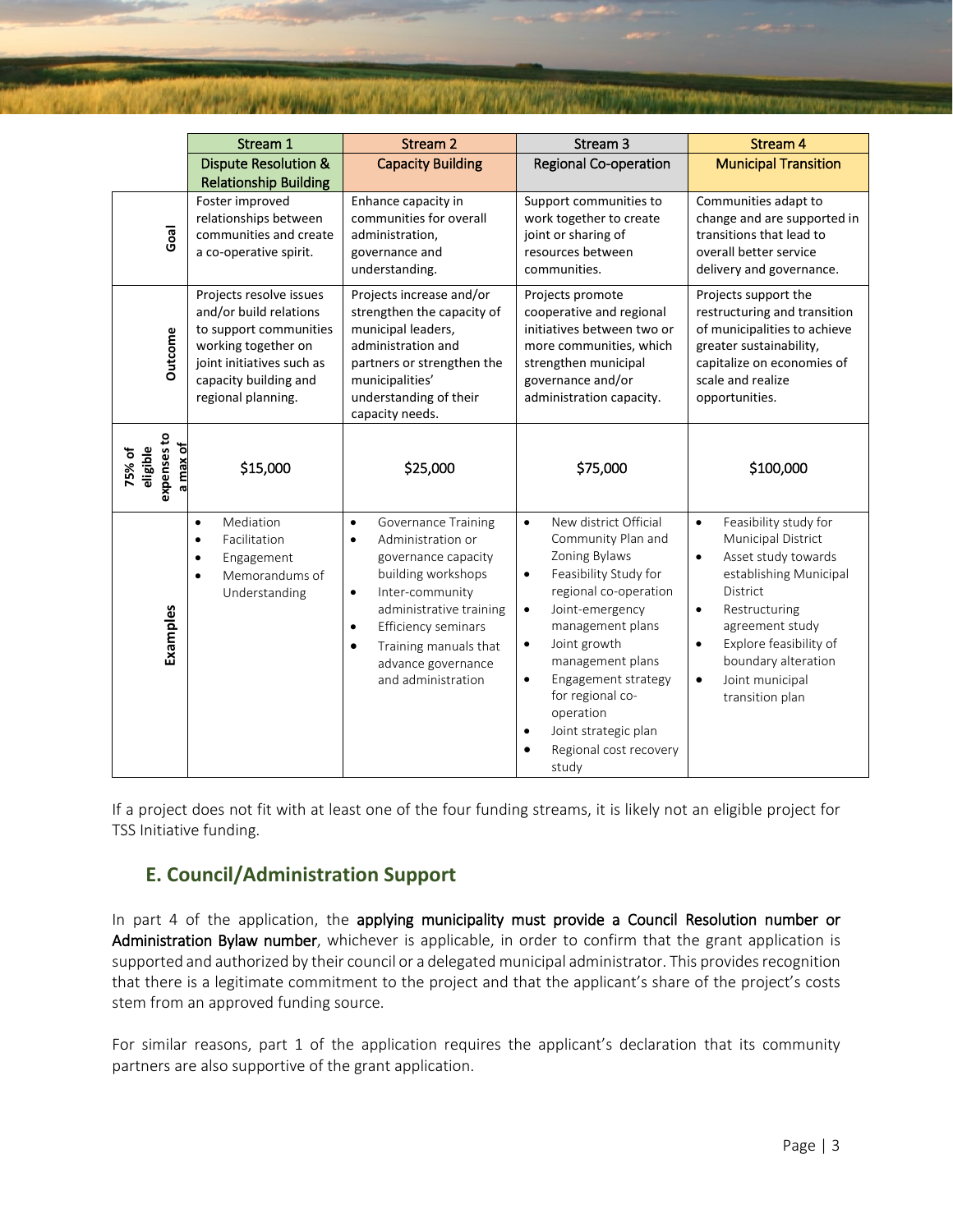#### <span id="page-5-0"></span>**F. Filling out the Application**

Use the following information to complete and submit an application for projects that fit the eligibility criteria of the program, and that the applicant and its partners would be prepared to complete in the next two years.

The application is available online at [https://survey.alchemer-ca.com/s3/50066574/4216e3139644](https://survey.alchemer-ca.com/s3/50066574/4eebb11a29fb)

| Introduction   |                                                                                                                                                                                                                                                                                                                                                                                                                                                                     |
|----------------|---------------------------------------------------------------------------------------------------------------------------------------------------------------------------------------------------------------------------------------------------------------------------------------------------------------------------------------------------------------------------------------------------------------------------------------------------------------------|
|                | Carefully review the statements in this section.                                                                                                                                                                                                                                                                                                                                                                                                                    |
|                | Part 1 - Applying Municipality Information                                                                                                                                                                                                                                                                                                                                                                                                                          |
| Q <sub>1</sub> | <b>Applying Municipality Name:</b><br>Enter legal name of municipality as it appears on incorporation documents or similar legal documents (e.g. Town<br>of Test, R.M. of Test No. 99999).                                                                                                                                                                                                                                                                          |
| Q <sub>2</sub> | <b>Contact Name:</b><br>Enter the given and family name of a contact that represents the applying municipality. This person will be the<br>primary contact for the project.                                                                                                                                                                                                                                                                                         |
| Q <sub>3</sub> | <b>Contact Position/Title:</b><br>Enter the title of the contact person. This person must be authorized to submit the application on behalf of the<br>applying municipality. (e.g. City Manager, Administrator)                                                                                                                                                                                                                                                     |
| Q <sub>4</sub> | Street or P.O. Box No.:<br>Enter the street address or box number used for the applying municipality's mail deliveries.                                                                                                                                                                                                                                                                                                                                             |
| Q <sub>5</sub> | City/Town/Village:<br>Enter the location used for the applying municipality's mail deliveries.                                                                                                                                                                                                                                                                                                                                                                      |
| Q <sub>6</sub> | Postal Code:<br>Enter the postal code used for the applying municipality's mail deliveries.                                                                                                                                                                                                                                                                                                                                                                         |
| Q <sub>7</sub> | <b>Email Address:</b><br>Enter a preferred email address of the applying municipality. Email will be the primary method of contact.                                                                                                                                                                                                                                                                                                                                 |
| Q8             | <b>Primary Contact Number:</b><br>Enter the phone number of the contact of the applying municipality.                                                                                                                                                                                                                                                                                                                                                               |
| Q <sub>9</sub> | <b>Community Partners:</b><br>Please indicate if community partners will be involved in the project. Community partners may include the<br>following: other municipalities, regional committees, district planning commission, First Nations, organizations,<br>organized hamlets, parks, etc.                                                                                                                                                                      |
|                | If yes is selected, you will be asked to indicate how many community partners there are, followed by questions<br>about each community partner, including their name, role and financial contribution to the project and<br>commitment to the project.                                                                                                                                                                                                              |
|                | Reminder: You will also be asked to check a box declaring, on behalf of each community partner, whether or not<br>the governing body or delegated municipal administrator, whichever is applicable, of EACH community partner is<br>supportive of and has authorized their shared role, including financial contribution, in this cost-shared grant<br>application. If an affirmative declaration is not selected, this might impact the application's eligibility. |
|                | If no is selected, with respect to the declaration of support, you will be asked to provide reasoning.                                                                                                                                                                                                                                                                                                                                                              |
|                | Note that in the event of an audit, community partners' resolution numbers, administration bylaw numbers or<br>letters of support, whichever are applicable, could be subjects of examination. Please ensure that all supporting<br>documents are kept on file.                                                                                                                                                                                                     |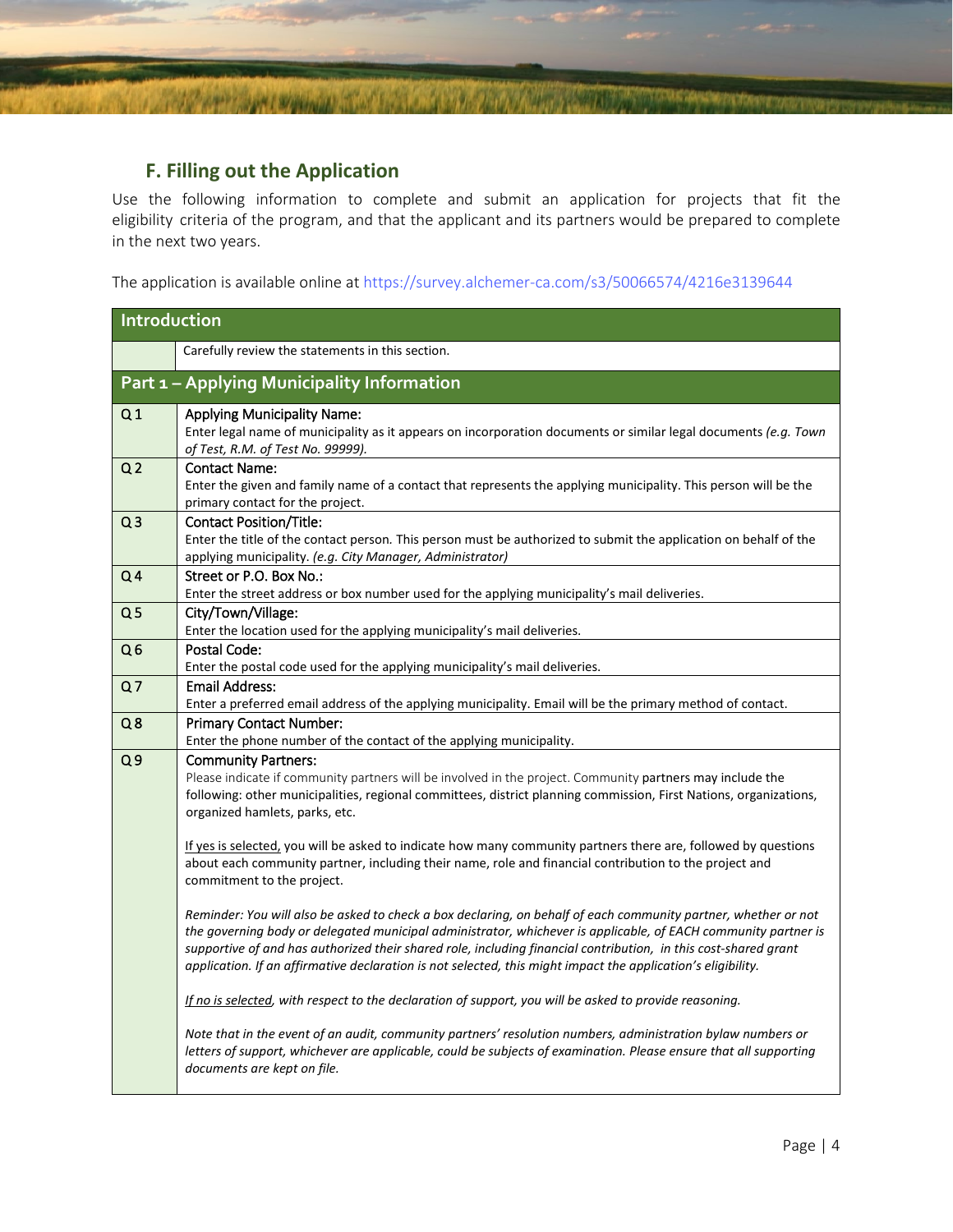|                 | If no is selected, with respect to the involvement of community partners, please explain why not.                                                                                                                                                                                                                                                                                                                                                                                                                          |
|-----------------|----------------------------------------------------------------------------------------------------------------------------------------------------------------------------------------------------------------------------------------------------------------------------------------------------------------------------------------------------------------------------------------------------------------------------------------------------------------------------------------------------------------------------|
|                 | Note: A minimum of at least 1 community partner is an eligibility requirement of the cost-shared grant.                                                                                                                                                                                                                                                                                                                                                                                                                    |
|                 | <b>Part 2 - Project Information</b>                                                                                                                                                                                                                                                                                                                                                                                                                                                                                        |
| Q <sub>10</sub> | Project Title:<br>Enter a brief, but descriptive single-sentence title for the project. Do not include applying municipality name. (e.g.<br>Training session on _____ [topic] for neighboring communities; Feasibility study for becoming a municipal district).                                                                                                                                                                                                                                                           |
| Q <sub>11</sub> | What is the nature of the project?<br>Please indicate the nature of the project, based on the categories below.                                                                                                                                                                                                                                                                                                                                                                                                            |
|                 | New Project - refers to the beginning, planning and implementation of an entirely new project (e.g. bringing<br>municipalities together to discuss the feasibility of a municipal district, when it has not been discussed before).<br>If selected, please describe how this new project will advance the normal business operations of the<br>communities involved.<br>Enhancement of Existing Project - refers to a continuing project that could be advanced (e.g. advancement of an<br>established planning district). |
|                 | If selected, please give a brief description of the status of the current project and how this funding will<br>assist in moving the project forward.<br>Other - If 'other' is selected, describe the nature of the work.                                                                                                                                                                                                                                                                                                   |
| $Q12$ ;<br>Q13  | <b>Project Description and Objectives:</b><br>Enter a clear and concise description of the project, including its main components. For example:<br>Seek out and hire a facilitator to complete a 1-day governance training, involving different municipal<br>councils in the central part of the province.<br>Conduct a feasibility study for X number of municipalities to become a municipal district.                                                                                                                   |
|                 | Detail the project's primary objectives. For example:<br>To better equip council members with the tools required to govern their organization with confidence.<br>To analyze, through economic, political, technical and legal lenses, whether transitioning municipalities<br>٠<br>towards a new governance structure will lead to operational efficiencies and economies of scale for the<br>municipalities under consideration.                                                                                         |
| Q <sub>14</sub> | <b>Funding Streams:</b><br>This question is designed to align your proposed project with the TSS Initiative funding streams. Each stream has a<br>specific outcome. Select the funding stream which best fits with your project. Only one main funding stream can<br>be chosen. Be sure that your project aligns with the outcome outlined for that funding stream. See Section D of<br>this guide for more information.                                                                                                   |
|                 | Projects that will not be considered (not exhaustive) for this application include: economic development, tourism<br>development, infrastructure, capital projects or projects that are normal municipal operations and do not<br>justifiably advance the TSS Initiative's objectives.                                                                                                                                                                                                                                     |
|                 | Step 1. Select the funding stream that best fits your proposed project (refer to Section D of the application guide<br>for description of funding streams).                                                                                                                                                                                                                                                                                                                                                                |
|                 | Step 2. Explicitely describe how your project will meet the selected funding stream outcome (refer to Section D of<br>the application guide for funding stream outcomes).                                                                                                                                                                                                                                                                                                                                                  |
|                 | Step 3. Explain how the project's outcome, in relation to the funding stream, will be measured.                                                                                                                                                                                                                                                                                                                                                                                                                            |
|                 | Step 4. Answer stream-specific questions justifying the need for this project.                                                                                                                                                                                                                                                                                                                                                                                                                                             |
| Q <sub>15</sub> | Does your project include elements from another funding stream?<br>It is possible that your project has elements from more than one funding stream. If this is the case, please list that<br>stream and how your project will meet the outcomes of that stream. Information for all of the streams can be<br>found in Section D of this guide. The application will be reviewed for eligibility under all funding streams, if<br>applicable.                                                                               |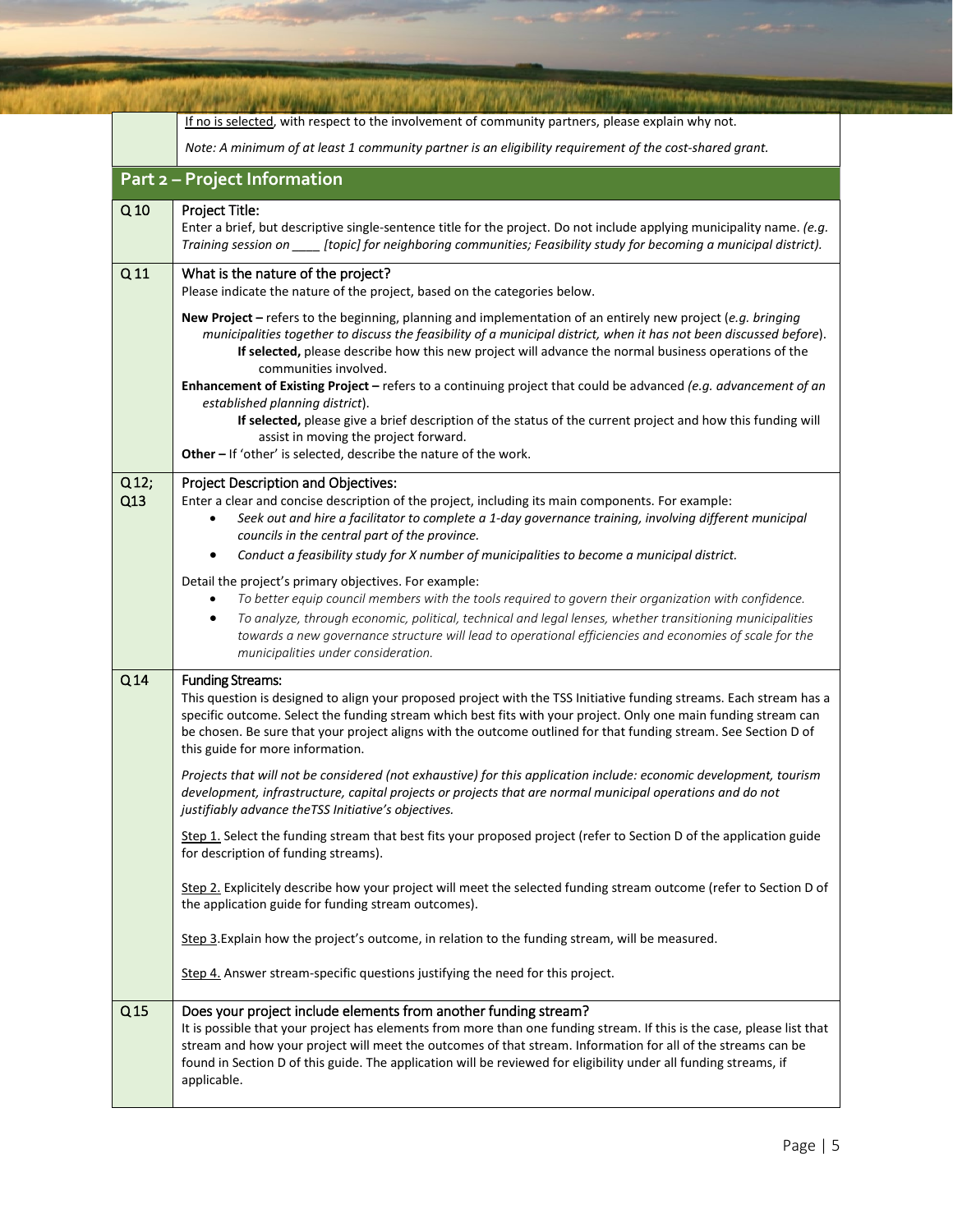|                 | Part 3 - Project Costs and Implementation                                                                                                                                                                                                                                                                                                 |
|-----------------|-------------------------------------------------------------------------------------------------------------------------------------------------------------------------------------------------------------------------------------------------------------------------------------------------------------------------------------------|
| Q16             | <b>Project Costs:</b><br>Please provide information on the project costs, including a cost breakdown.                                                                                                                                                                                                                                     |
|                 | The application has listed some potential cost categories that projects may include. Insert the amount of the cost<br>in each category, then describe the cost further. You have the option to add additional expense descriptions by<br>clicking "Add Another Project Cost". Each project cost category should have its own description. |
|                 | For example:                                                                                                                                                                                                                                                                                                                              |
|                 | Contract Fees may include fees for contracted service providers such as mediator, faciltiators, planners<br>etc.                                                                                                                                                                                                                          |
|                 | Project Supplies may include supplies such as flipchart paper and markers to host a regional forum.<br>٠<br>Faciltity Rental may include the rental of a town or community hall.<br>٠                                                                                                                                                     |
|                 | Advertising/Promotion/Communications may include the costs of keeping the public informed of the<br>$\bullet$<br>project, if needed.                                                                                                                                                                                                      |
|                 | Operational expenses may include expenses related to accounting, insurance, utilities etc. Be sure to<br>$\bullet$<br>include in your description how this expense is NOT normal business practice for the community<br>partners.                                                                                                         |
|                 | Other Eligible Expenses may include other expenses as listed in section B of this guide.                                                                                                                                                                                                                                                  |
|                 | Note that project cost information must not include ANY costs incurred before official grant approval.                                                                                                                                                                                                                                    |
|                 | In accordance with Section J of this application guide, the Steering Committee will strive to review all applications<br>and provide an official application status within 90 days following the application intake deadline.                                                                                                             |
|                 | The funding of the project will be cost-shared between the TSS Initiative and communities, as described in this<br>guide.                                                                                                                                                                                                                 |
| Q <sub>17</sub> | Have any costs been incurred or contracts awarded for this project to date?<br>If yes is selected, please list the expense type and the cost incurred.                                                                                                                                                                                    |
| Q <sub>18</sub> | Have you received any formal quotes or estimates for any of the above costs?<br>If yes is selected, please upload copies of them here.                                                                                                                                                                                                    |
| Q <sub>19</sub> | When were the cost estimates provided or last updated?<br>For the project costs listed in Q 16 of the application, choose a timeframe of when they were provided or last<br>updated for this project.                                                                                                                                     |
| Q <sub>20</sub> | Have you received funding for this project from a provincial government source in the past year?<br>If yes is selected, please elaborate on the type and amount of funding received.                                                                                                                                                      |
| Q <sub>21</sub> | Please provide the following implementation details.<br>Provide your actual or forecasted start and end dates for the project.                                                                                                                                                                                                            |

| Part 4 - Council / Administration Support |                                                                                                                                                                                                                                                                                                                                                                                                                                                                                                                                                          |
|-------------------------------------------|----------------------------------------------------------------------------------------------------------------------------------------------------------------------------------------------------------------------------------------------------------------------------------------------------------------------------------------------------------------------------------------------------------------------------------------------------------------------------------------------------------------------------------------------------------|
| Q <sub>22</sub>                           | Does Council and/or administration support this cost-shared grant application?<br>If yes is selected, you will be asked to provide a corresponding council resolution number or an administration<br>bylaw number, whichever is applicable, confirming the support and authorization of this application by your<br>council or a delegated municipal administrator.<br>If no is selected, you will be asked to provide reasoning.<br>Note: It is mandatory, for application eligibility, to provide an affirmative declaration of council/administration |
|                                           | support, as well as the corresponding numbers.                                                                                                                                                                                                                                                                                                                                                                                                                                                                                                           |
|                                           | <b>Part <math>5</math> – Attestation / Authorization</b>                                                                                                                                                                                                                                                                                                                                                                                                                                                                                                 |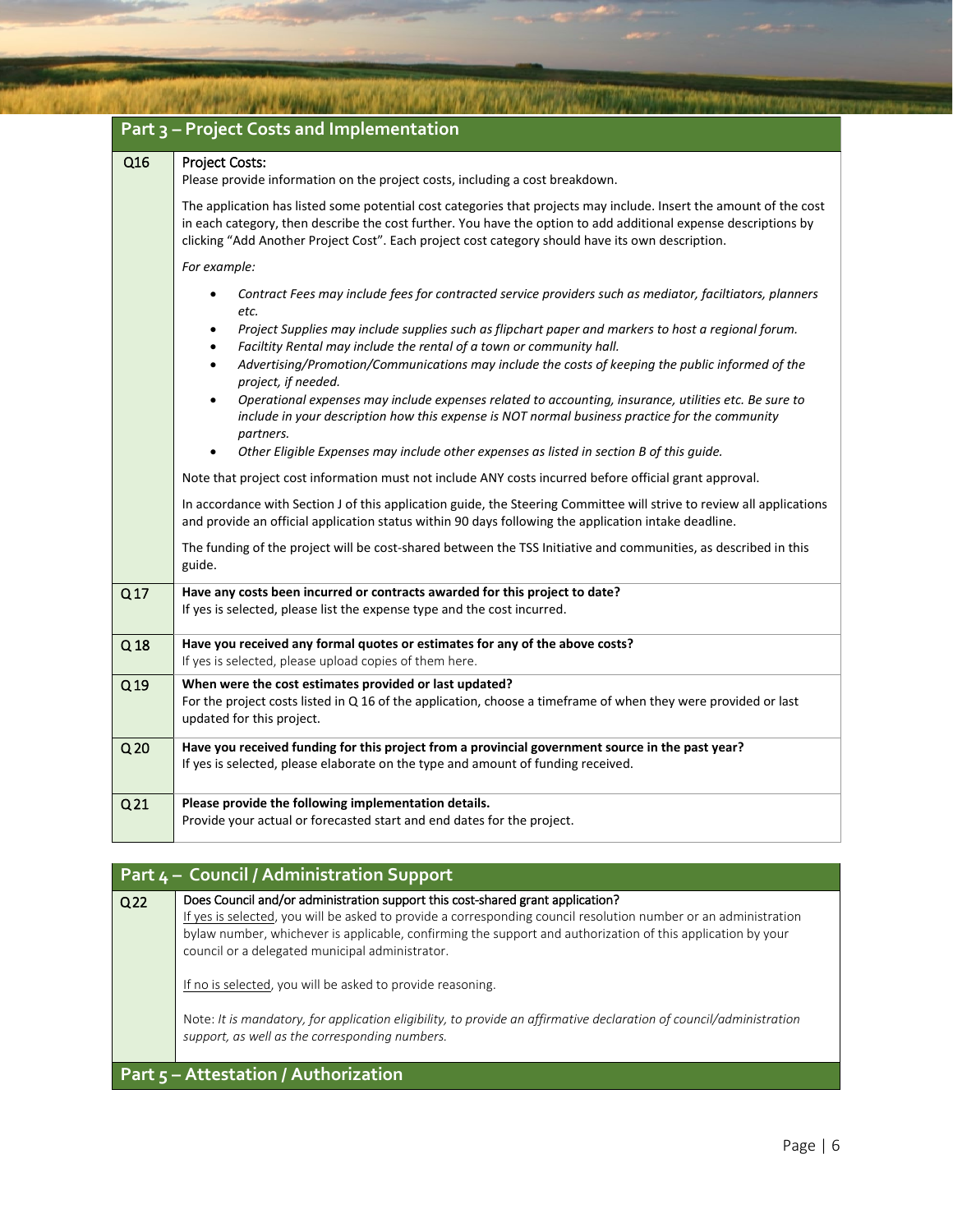| Q <sub>23</sub> | Review the statements in this section. Click on the selections and sign this section if you agree to these<br>statements.                                                                                                          |  |  |
|-----------------|------------------------------------------------------------------------------------------------------------------------------------------------------------------------------------------------------------------------------------|--|--|
|                 | <b>Part 6 – Review Application Responses</b>                                                                                                                                                                                       |  |  |
|                 | This page will allow you to review your responses before you submit them. You also have the option to download<br>a PDF copy of this application for your records.                                                                 |  |  |
|                 | You must click the submit button at the bottom of this page for your application to be accepted. Once you hit<br>submit, you will no longer be able to make changes to your application.                                           |  |  |
|                 | <b>Thank You Page</b>                                                                                                                                                                                                              |  |  |
|                 | If you are seeing this page, your application has been successfully submitted. You should also receive an email<br>confirming your submission. If you do not see this email in your inbox, please check your spam or junk folders. |  |  |

## <span id="page-8-0"></span>**5 G. Application Evaluation and Scoring**

Applications will be awarded points based on the following scoring critieria. Applicants are encouraged to clearly demonstrate how their project will meet this criteria in their applications. Preference will be given to projects that have clearly demonstrated how their project aligns with TSS's intended outcomes and the impact the project will have on all partners.

#### **Scoring Criteria:**

- Overall quality and completeness of the applicant's responses
- Extent to which the project aligns with the funding stream outcomes
- Justification for how the project advances normal municipal business operations
- Feasibility of attaining the project's objectives in relation to the actual or projected timelines
- Evidence of council or administration support

Applications will be processed through the following steps:



#### <span id="page-8-1"></span>**6 H. Reporting**

The TSS Steering Committee will require a report from the lead applicants on all successful projects. Reporting requirements will be clearly outlined in the Funding Agreement signed by the lead applicant and the TSS Steering Committee. For each application, reporting includes:

**Project Report** – this report will be provided upon substantial completion of the project. It must include a summary of the completed project, issues associated with the project, an assessment of project outcomes as they relate to the objectives of the TSS Initiative, a description of how outcomes were measured and a list of project expenditures supported by consultant reports.